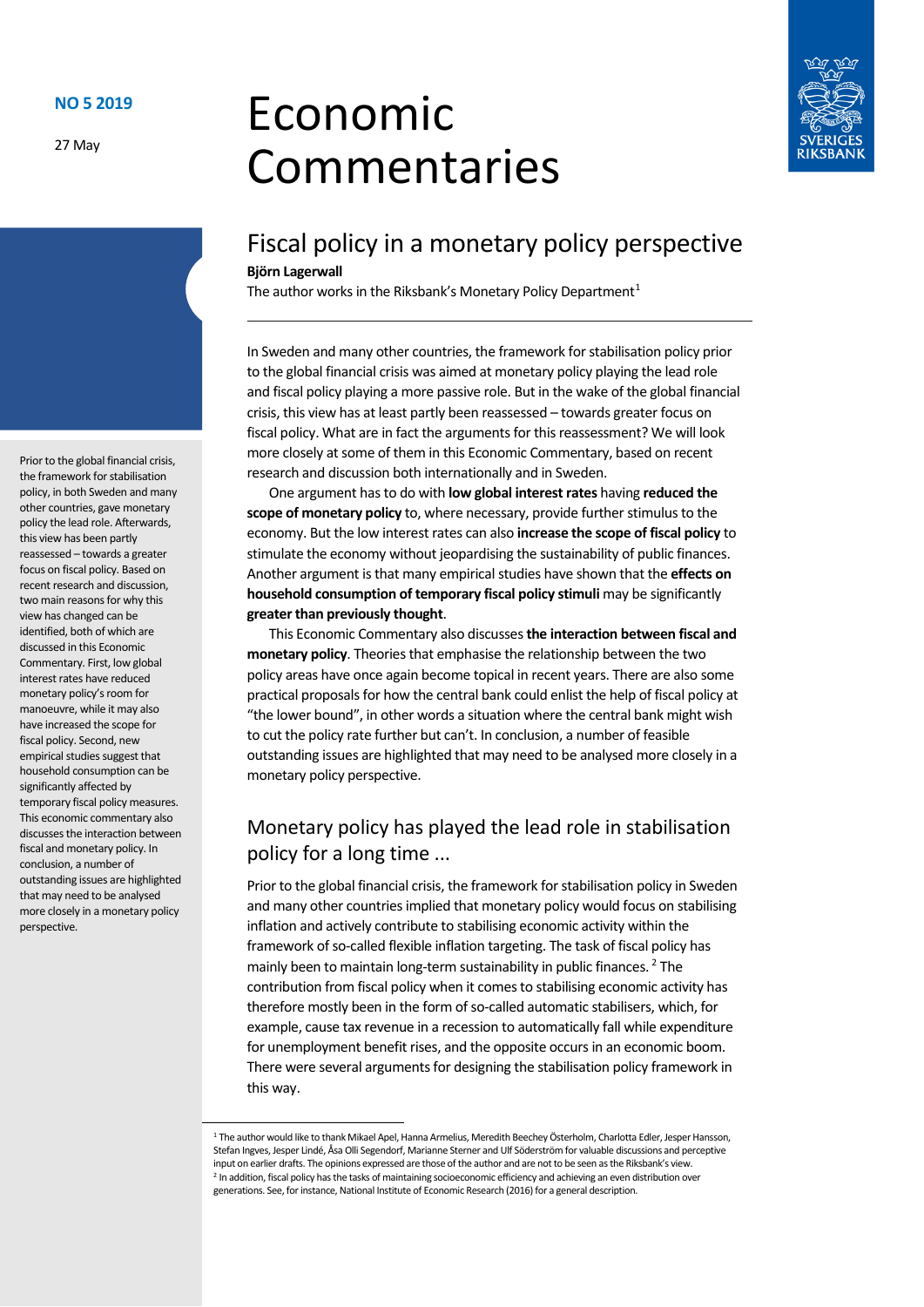One argument was that, according to neo-classical theory, active fiscal policy measures could be expected to have minor effects. For example, household consumption should not be particularly affected by a temporary tax cut, as forward-looking households realise that their long-term "permanent" income will not change to any substantial effect. Furthermore, the theory of Ricardian equivalence states that the state must balance its budget in the long term, which means that tax cuts or expenditure increases must eventually be followed by fiscal policy tightening. Households realise this and increase their saving if fiscal policy is made more expansionary, which reduces the effect on demand. Another argument against using active fiscal policy to stabilise economic activity has been considered to be that its implementation is complicated and slow compared to the implementation of monetary policy.

In addition to these arguments against active fiscal policy, it was possible to claim that historical experience indicated that attempts to stabilise economic activity using fiscal policy could in itself be destabilising and systematically lead to excessively expansionary fiscal policy. The Swedish Fiscal Policy Council (2018) writes, for example, that stabilisation policy has historically been a source of macroeconomic instability in Sweden, which was a background to the current regime. $3$ 

The Swedish stabilisation policy framework follows the above-mentioned international trend, but also reflects to the highest degree our own experiences from the 1990s crisis. In many respects, we have changed from a "discretionary" to a "norm-based" framework.[4](#page-1-1) The Riksbank's inflation target and greater independence reflect to a great extent the earlier problems of excessively high inflation. The fiscal policy framework is a consequence of the major public finance problems in connection with the 1990s crisis, but its roots go further back in history. Among other things, the framework contains requirements for public saving over the economic cycle, balanced budget requirements for municipalities and an expenditure ceiling. As from this year, the fiscal policy framework will be changed.<sup>[5](#page-1-2)</sup> But fiscal policy continues to be characterised to a high degree by objectives for long-term sustainability and helps to stabilise economic activity mainly via automatic stabilisers.

## … but fiscal policy has once again become topical

There are several reasons for the partial reassessment of the stabilisation policy framework after the global financial crisis – towards a greater focus on fiscal policy. We will now look more closely at two of the most highlighted arguments for this reassessment. The first argument has to do with the **low global interest rates**. This affects the scope of monetary and fiscal policy to stimulate the economy in a recession. The other argument concerns the **potential effects of fiscal policy stimulation measures** on demand in the economy, and in particular on **household consumption**.

## What are the arguments for greater focus on fiscal policy?

## **Stabilisation policy when interest rates are low – reduced scope for monetary policy but increased scope for fiscal policy**

It is well known that global real interest rates have been falling for a long time. This is due to several factors, including rising global saving.<sup>6</sup> These factors have also led to a fall in the so-

<sup>4</sup> See, for example, Ingves (2015) for a description.

<span id="page-1-0"></span><sup>&</sup>lt;sup>3</sup> The period referred to is the 1970s and 1980s. As Sweden had a fixed exchange rate during this period, stabilisation policy refers to fiscal policy, in addition to the frequent devaluations of the krona exchange rate up until 1982.

<span id="page-1-3"></span><span id="page-1-2"></span><span id="page-1-1"></span><sup>5</sup> The framework includes requirements for public finance savings of 1/3 per cent of GDP (previously 1 per cent) and a new element in the form of a debt anchor for the so-called Maastricht debt of 35 per cent of GDP. See National Institute of Economic Research (2016). <sup>6</sup> For a brief description, see for example Sveriges Riksbank (2016, p. 5).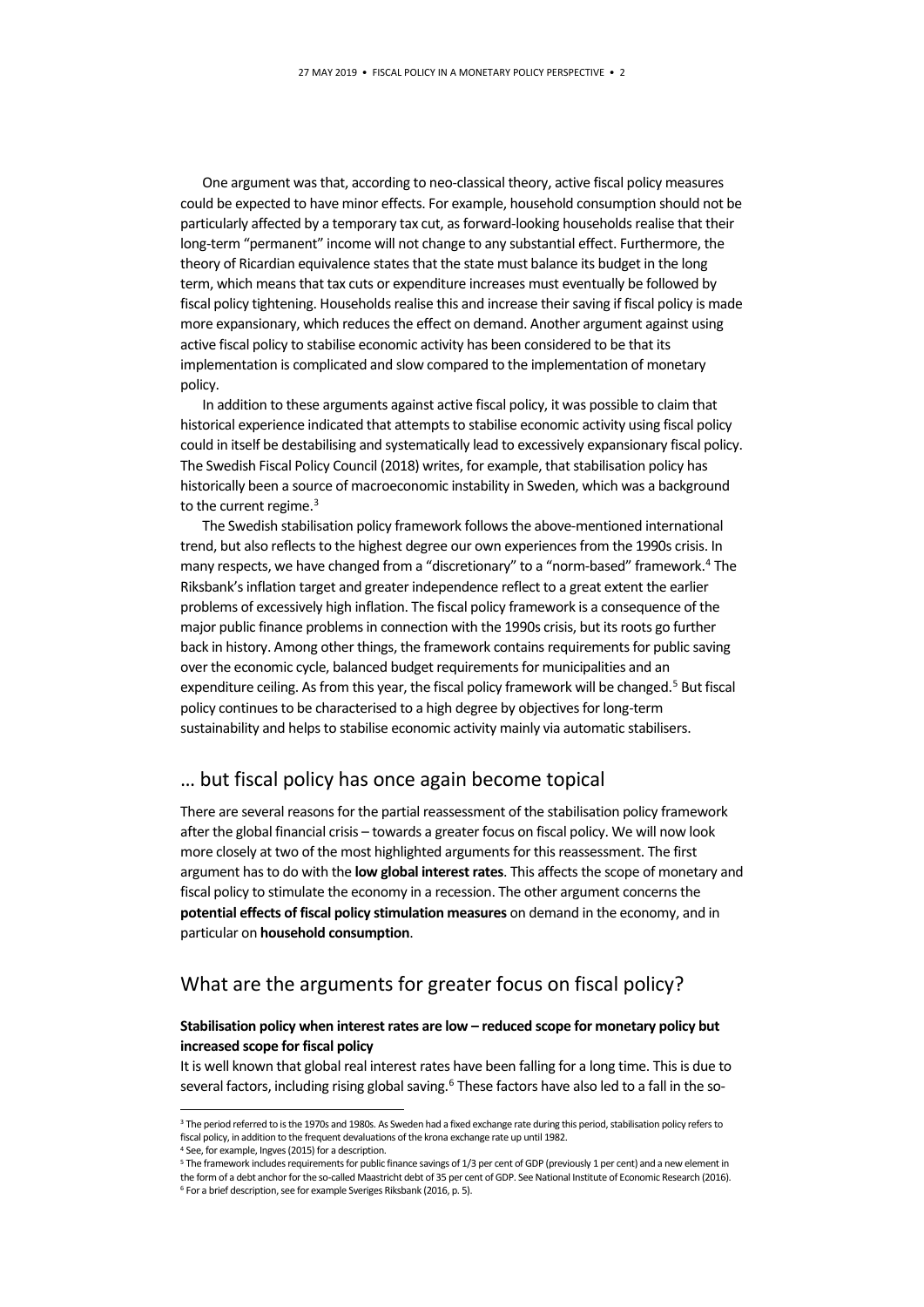called "neutral" interest rate. The neutral interest rate is the rate that neither stimulates nor tightens the economy. Put simply, it can be said that the policy rate must be set lower than the neutral interest rate in order to have an expansionary effect. Armelius et al. (2018) discuss how the neutral interest rate in Sweden has developed.

In the wake of the financial and debt crises, there has been a substantial need for monetary policy to stimulate the economy, i.e. to set the policy rate lower than the neutral interest rate. As inflationary pressures have remained so low even in the recovery phase in recent years, the need for an expansionary monetary policy has been very persistent. The combination of low neutral and actual policy rates has provided **monetary policy with less room for manoeuvre** when it comes to managing recessions.

There are two basic ways of solving this problem. **The first is to try to increase monetary policy's room for manoeuvre**. This can be done either by making more overarching changes to the inflation target framework, by for example increasing the level of the target or introducing price level targets, or by expanding the monetary policy tool-box, by for example considering even more negative policy rates or the purchase of a larger set of assets than has previously been the case. Jansson (2018) discusses the monetary policy options in more detail. **The other way of dealing with reduced room for manoeuvre in monetary policy is to use fiscal policy.**

#### *The "interest rate-growth differential" and the need for future surpluses*

Several studies in recent years have shown that the **low real interest rates may actually have increased monetary policy's room for manoeuvre.** We can understand this via a simple equation that describes the change in the public debt:

$$
\Delta d_{t+1} = \frac{r_t - g_t}{1 + g_t} \times d_t - s_t
$$

This equation states that the change in debt as a percentage of GDP,  $\Delta d_{t+1}$ , is determined by debt as a percentage of GDP in the previous period  $(d_t)$ , the "interest rate-growth differential"  $(\frac{r_t - g_t}{1 + g_t})$  and the primary balance ( $s_t$ , i.e. the difference between public income and expenditure excluding net interest income) as a percentage of GDP. A consequence of the equation is that if the interest rate is higher than the growth rate in the economy, something that is often considered reasonable in economic theory, future primary surpluses are required in order to stabilise the debt ratio (debt as a percentage of GDP). But if the interest rate is lower than growth in the economy, the debt ratio may decrease without future primary surpluses. [7](#page-2-0) Hassler (2017) describes this situation as a **free lunch**. [8](#page-2-1)

Based on this reasoning, some analysts have drawn conclusions about the tightening of fiscal policy that occurred in many countries after the financial crisis. According to Stambaugh (2017), the recommendations from organisations such as the IMF and the OECD reflect a changed attitude to the need for tightening in relation to stimuli in fiscal policy. Ubide (2019)

<span id="page-2-0"></span><sup>7</sup> The above equation could also be applied in principle to the development of a household debt ratio, measured as debt in relation to disposable income. In the equation, the change in the debt ratio could be determined by the debt ratio in the previous period, the interest rate-growth differential and primary saving as a percentage of disposable income. The interest rate-growth differential would here refer to the difference between the lending rate after tax deductions and the growth in disposable income, and primary saving would refer to amortisations. If the lending rate after tax deductions is lower than growth in disposable income, the debt ratio may decrease without future amortisations. It should be noted that the National Accounts definition of disposable household income includes interest income and interest expenditure.

<span id="page-2-1"></span><sup>8</sup> It can be noted that within financial economics it has been known for a long time that the interest rate has empirically been "too low in relation to growth in consumption. In theory, the real interest rate should be higher than growth in the economy as households want to even out their consumption over time and prefer to consume today ratherthan tomorrow. But historical data shows that the real short-term interest rate has often been lower than growth in consumption. This is usually called the *Risk-free rate puzzle* (see Weil, 1989). Sveriges Riksbank (2017) shows that growth in real GDP per capita in Sweden for the period 1960–2008 was 2.3 per cent, while the real three-month interest rate was 1.7 per cent. Data from Statistics Sweden shows that growth in real GDP was 2.8 per cent on average during the same period.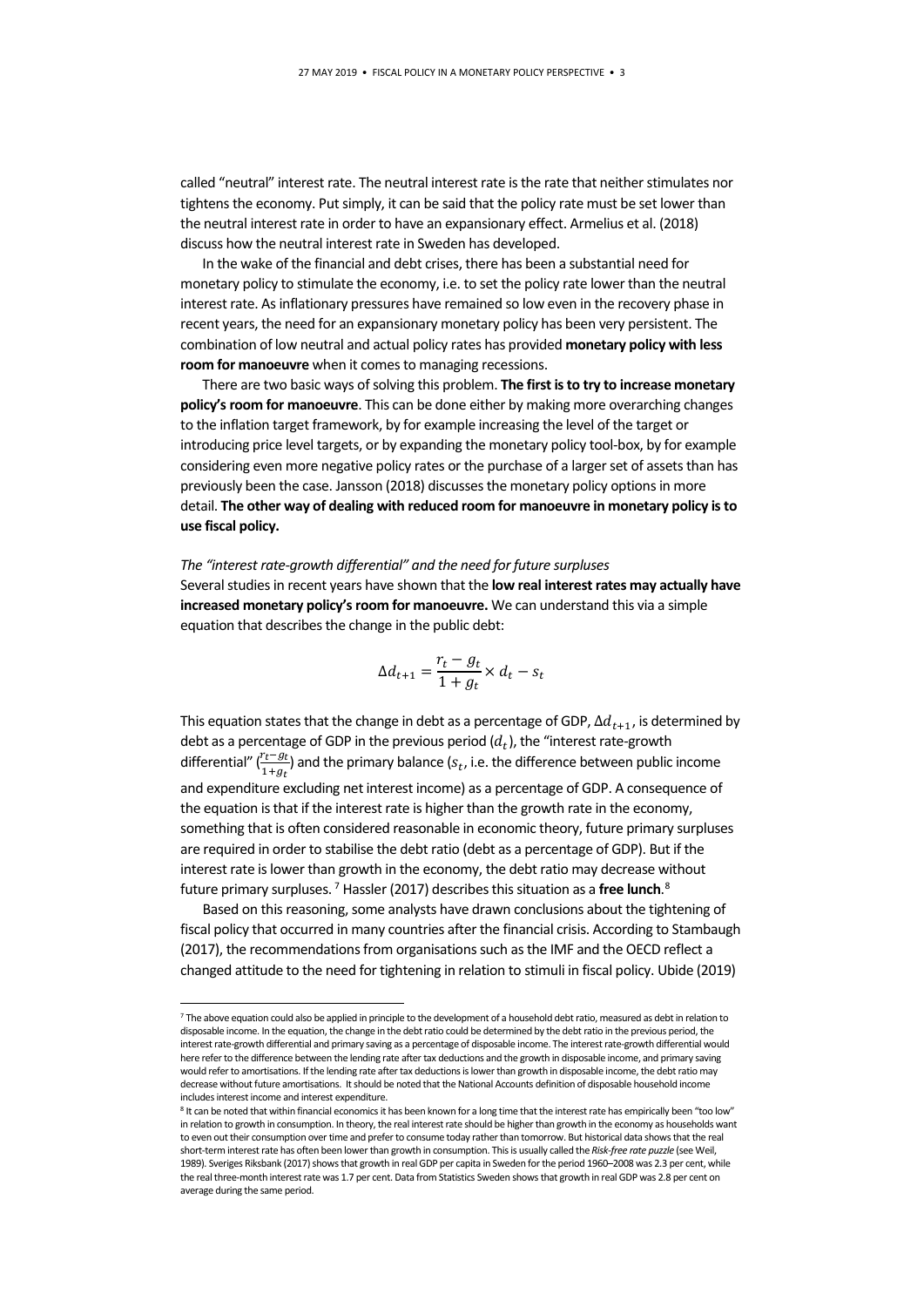argues for a more expansionary fiscal policy in the euro area in light of the negative interest rate-growth differential. Blanchard (2019) and Furman and Summers (2019) discuss in more general terms how the costs for a higher public debt are affected by how growth relates to the interest rate.

For Sweden, the interest rate-growth differential is currently extremely negative. In 2017 and 2018, nominal GDP growth amounted to over 4 per cent, while the 10-year government bond yield amounted to only 0.7 per cent on average.<sup>[9](#page-3-0)</sup> This signifies an interest rate-growth differential of just over –3 percentage points. Public debt ("Maastricht debt") as a percentage of GDP, the debt ratio, was about 40 per cent of GDP over these years. This means that the interest rate-growth differential made a negative contribution to the debt ratio of just over one percentage point per year.<sup>[10](#page-3-1)</sup> The indications are that the interest rate-growth differential will be negative for a long period going forward. In its latest forecast, the National Institute of Economic Research (2019a) expects that the 10-year government bond yield will be around 2.2 per cent in 2023, when nominal GDP growth will be around 4 per cent, in other words an interest rate-growth differential of almost  $-2$  percentage points.<sup>[11](#page-3-2)</sup> But an assessment of the long-term sustainability of public finances naturally addresses more aspects. One such aspect is demographic development. The greying population in Sweden can, for example, affect the amount of tax revenue that can be generated from the working-age population to finance expenditure for health and social care services for the population not of working age.<sup>[12](#page-3-3)</sup>

### *Effect of fiscal policy when the policy rate is at its lower bound*

Another question much discussed in recent years is how **the effects of fiscal policy stimulation measures can be influenced by low interest rates**. This is intimately linked to how monetary policy reacts.

If the level of economic activity is normal to begin with, a more expansionary fiscal policy, in the form of, for example, increased public consumption, can be expected to increase GDP and inflation. If the central bank tries to stabilise inflation, it will need to raise the policy rate. This subdues private consumption and investment, which reduces the effects of fiscal policy stimulation measures.

But the pre-conditions change if the economy is in a "**liquidity trap**", where the central bank would like to cut the policy rate further, but is prevented from doing so because the **lower bound of the policy rate** has been reached. An expansionary fiscal policy would not then be counteracted by the central bank raising the policy rate, as it is already "too high". In this way, the effect of fiscal policy may be greater than in normal situations. Coenen et al. (2012), Erceg and Lindé (2014) and several other studies use so-called neo-Keynesian general equilibrium models, which are very common at central banks, to investigate this effect. The studies find support for a greater effect of fiscal policy on GDP when the economy is in a liquidity trap. Please note that it is **the reaction from the central bank**, in terms of the absence of rate increases, that creates the increased effect of fiscal policy on GDP and not that fiscal policy itself would be more effective when it comes to affecting demand in the

<span id="page-3-0"></span> <sup>9</sup> In these calculations, I have simplified and added together GDP growth and CPIF inflation, while a more correct way is to add together GDP growth and inflation measured using the GDP deflator. But in this context, the differences are negligible. Furthermore, I have used a 10-year interest rate, and compared with growth over one year. But as the 10-year government bond yield is higher than for shorter maturity periods, this calculation is more "cautious".

<span id="page-3-1"></span><sup>&</sup>lt;sup>10</sup> According to the formula above, the contribution to the change in the debt ratio is  $(r_t - g_t)/(1 + g_t) \times d_t$ . If we input the values for growth  $(g_t)$ , the interest rate  $(r_t)$  and the debt ratio  $(d_t)$ , we get  $(0.03/1.04)^*0.$ 

<sup>&</sup>lt;sup>11</sup> With a debt ratio that is then around 1/3, the dampening effect will still be more than 0.5 percentage points per year.

<span id="page-3-3"></span><span id="page-3-2"></span><sup>&</sup>lt;sup>12</sup> A greying population tends to increase both the so-called demographic dependency ratio, which shows the relationship between the number of individuals outside the working-age population and the number of individuals of working age, and the so-called economic dependency ratio, which shows the number of individuals not in work in relation to the number of employed persons. But the extent to which the long-term sustainability of public finances is affected by the greying population depends to a high degree on the assumptions made. One significant assumption concerns whether the standard of public welfare services is to be maintained at its current level or continue to grow in line with historical patterns. See Swedish Fiscal Policy Council (2019), Chapter 3.7, for a discussion.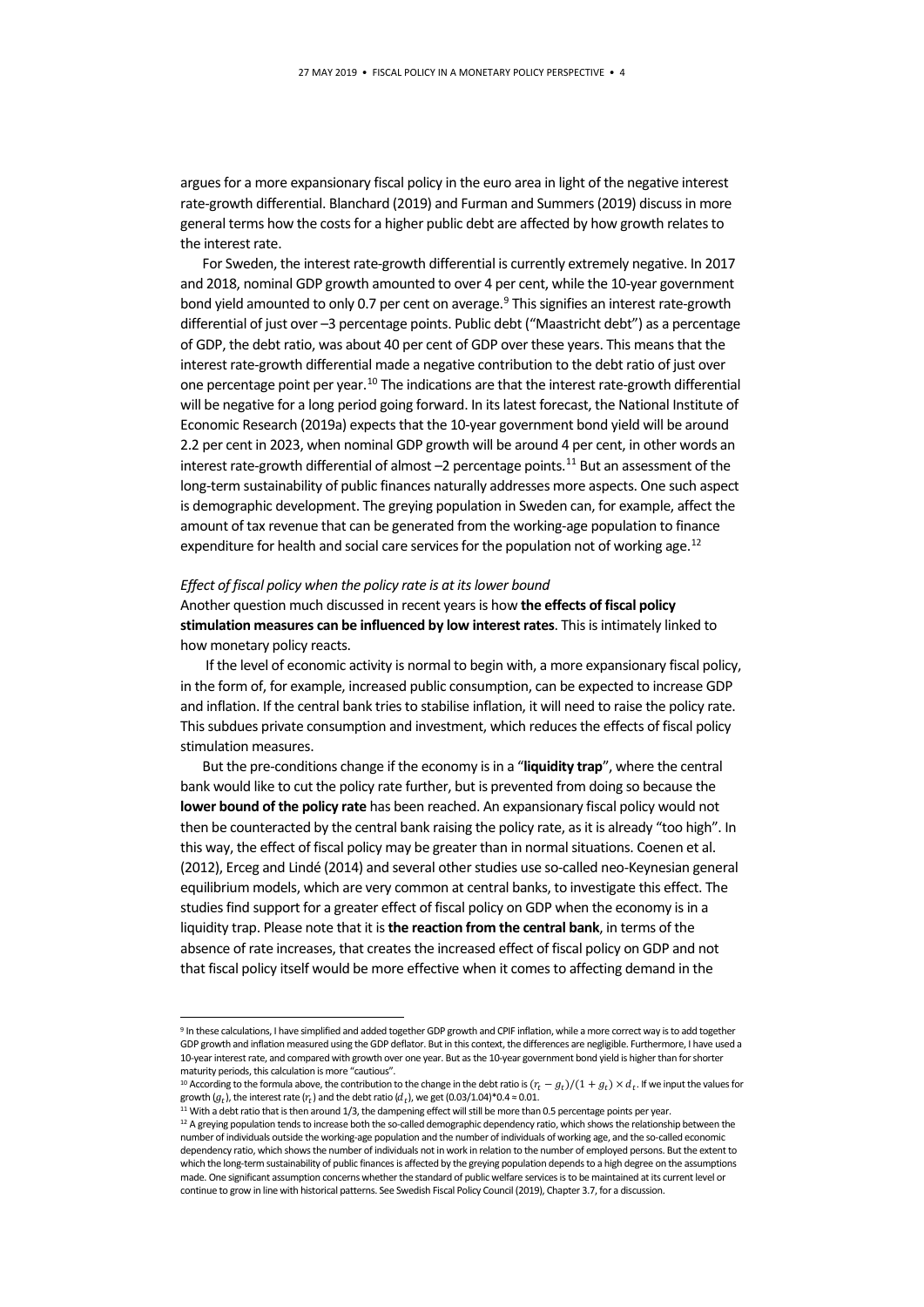economy. At the same time, Erceg and Lindé (2014), for example, show that the effects of fiscal policy decline sharply as soon as the policy rate moves away from its lower bound.

The difference in fiscal policy effect therefore depends on the fact that a fiscal policy stimulus complements monetary policy when the monetary policy rate cannot be cut because it has reached its lower bound, while the two policy areas would work against each other if fiscal policy tried to stimulate an economy that was already in equilibrium.

It is important to point out that the interest rates on public debt can rise sharply, regardless of the actions of the central bank, if, for some reason, doubt spreads among investors over the credibility of the Government's ambitions of wanting to stabilise debt in the long term. Interest rate trends in several countries in the euro area after the financial crisis clearly illustrate that this is an important factor to consider.

#### **Fiscal policy can have major effects on household consumption**

Research into the effects of fiscal policy on demand has focused a great deal on how household consumption is affected. Mankiw (2000) describes a general theory for how fiscal policy works in an economy consisting of two groups of household, where one group is forward-looking, "permanent-income" households, and the other is "hand-to-mouth" households, whose consumption follows their current income. The theory is built on, among others, earlier studies by Campbell and Mankiw (1989, 1991) which try to explain the relatively strong correlation in data between income changes and household consumption. In recent years, similar thinking has also be integrated into analyses of fiscal policy effects in neo-Keynesian general equilibrium models. Such analyses have shown, for example, that the effects of fiscal policy stimuli on GDP increase the greater the number of "hand-to-mouth" households there are in the economy; see for instance Galí et al. (2007) and Coenen et al. (2012).<sup>[13](#page-4-0)</sup> This is due to fiscal policy stimulation measures aimed at increasing disposable household income having a greater effect on total household consumption.

Many **new empirical studies of microdata** especially from the United States have also shown that temporary fiscal policy stimulation measures of different types have affected household consumption to a greater extent than is expected according to neoclassical theory. Blinder (2016) reviews several of the studies of US data. Two well-known examples are Johnson et al. (2006), who studies how household consumption reacted to a specific tax rebate in 2001, and Parker et al. (2013), who investigates the fiscal policy stimulus package in the United States during the financial crisis. Both these studies indicate that a) households consumed on average a significant amount of the extra income, and b) that there were differences between different groups of household. Japelli and Pistaferri (2014) use Italian survey data instead. They also find that different types of household react in different ways in their consumption. One of many feasible reasons for these results is the existence of credit constraints, which prevent a smoothing of consumption among certain households. But an interesting conclusion they draw is that even a simple redistribution of income among households can have significant effects on total consumption, as the marginal propensity to consume (MPC) differs among households. In this way, fiscal policy can increase total consumption at no cost to public finances.

There are major parallels between these empirical studies and studies that in recent years have demonstrated the so-called cashflow effect of monetary policy. When the interest rate rises, interest income increases for savers and interest expenditure increases for borrowers, and vice versa when the interest rate falls. If all households have the same MPC, such a redistribution of income should not have any aggregated effects on consumption. But if borrowers have a higher MPC than savers, effects on consumption may arise, something

<span id="page-4-0"></span><sup>&</sup>lt;sup>13</sup> The National Institute of Economic Research's new macroeconomic model SELMA is another example of a neo-Keynesian model with these two groups of household; see National Institute of Economic Research (2019b) for a description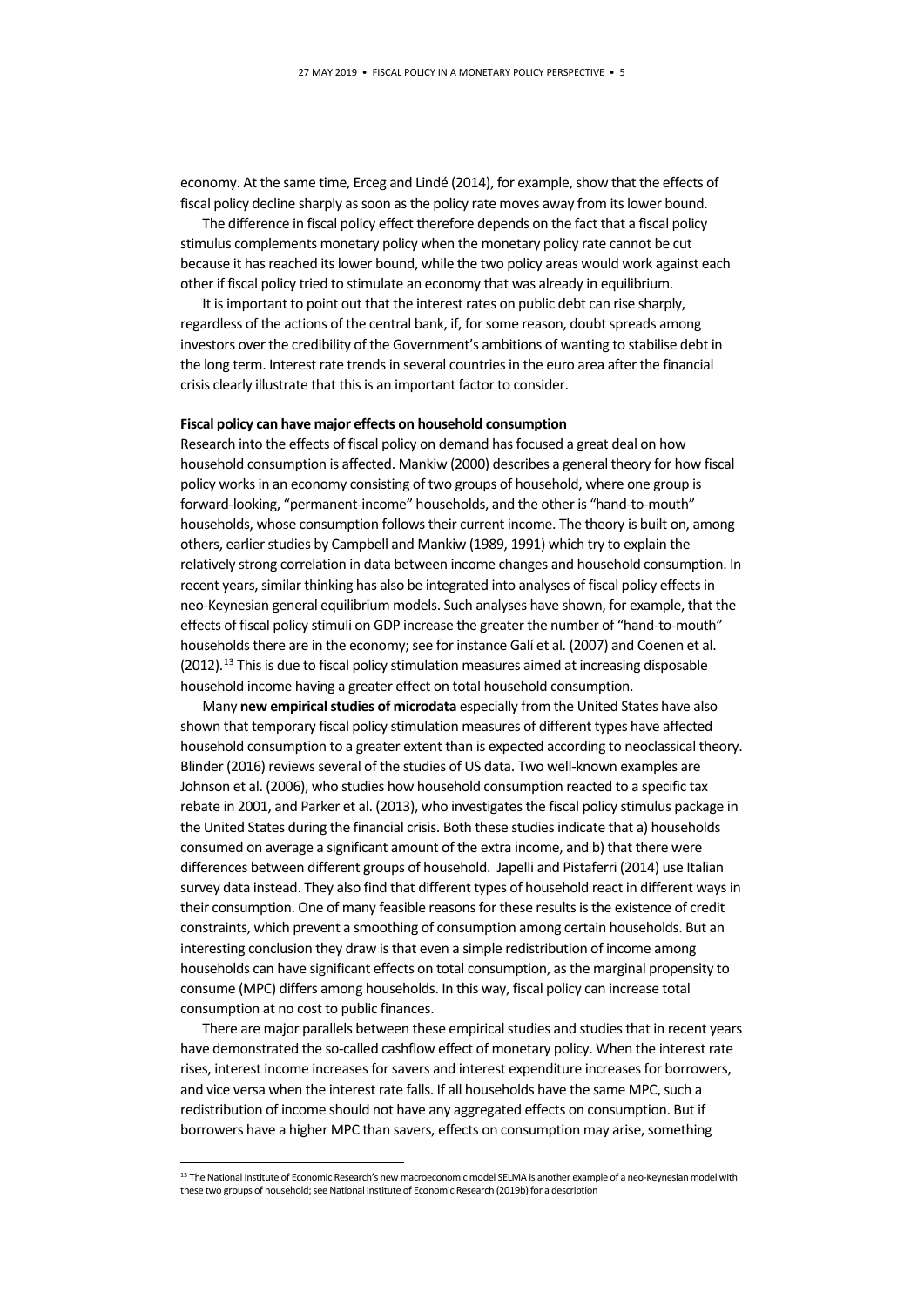which several empirical studies have also provided support for.<sup>[14](#page-5-0)</sup> Gustafsson et al. (2017) describe the cashflow effect in more detail. An important common insight from the studies of both fiscal policy effects and the monetary policy cashflow channel is that households react differently to changes in income. The empirical studies demonstrating that monetary policy has a cashflow channel can therefore also be seen as further support for the claim that fiscal policy measures that redistribute income in a similar way may have aggregated effects on consumption.

#### **How substantial can the effects of fiscal policy stimulation measures be in Sweden?**

There are a few new studies based on Swedish data of the effects of fiscal policy on GDP. National Institute of Economic Research (2017) describes the short-term effects of different fiscal policy measures. The findings are based on a study by Hjelm and Stockhammar (2016), who analyse time series of fiscal policy and macroeconomic variables in Sweden in the period 1980–2015. The analysis shows estimates of so-called **fiscal policy multipliers**(see fact box below). National Institute of Economic Research (2017) focuses on the period with a floating exchange rate from 1993. The measures that appear to have the greatest effect on GDP are public consumption and public investment, which show a multiplier significantly above 1, which means that GDP rises more than the increase in public consumption or public investment. [15](#page-5-1) But the estimates are not normally statistically significant, which means that they are very uncertain.

Ankargren and Shahnazarian (2019) examine, among other things, the fiscal policy multiplier in Sweden based on data between 1997 and 2018. They also found that the fiscal policy multipliers are above 1, and that this is a robust finding in that the multipliers are stable over time. They use public financial saving as a fiscal policy indicator, which means that it is not possible to draw any conclusions regarding the types of measure that would have the greatest effect.

<span id="page-5-1"></span><span id="page-5-0"></span><sup>14</sup> An effect that also comes into play in Sweden is that households' interest-bearing assets are significantly less than their interestbearing debts, which means that total disposable income among households decreases when the interest rate rises. <sup>15</sup> The multiplier is measured as the change in the public finances variable compared with the change in GDP over 8 quarters.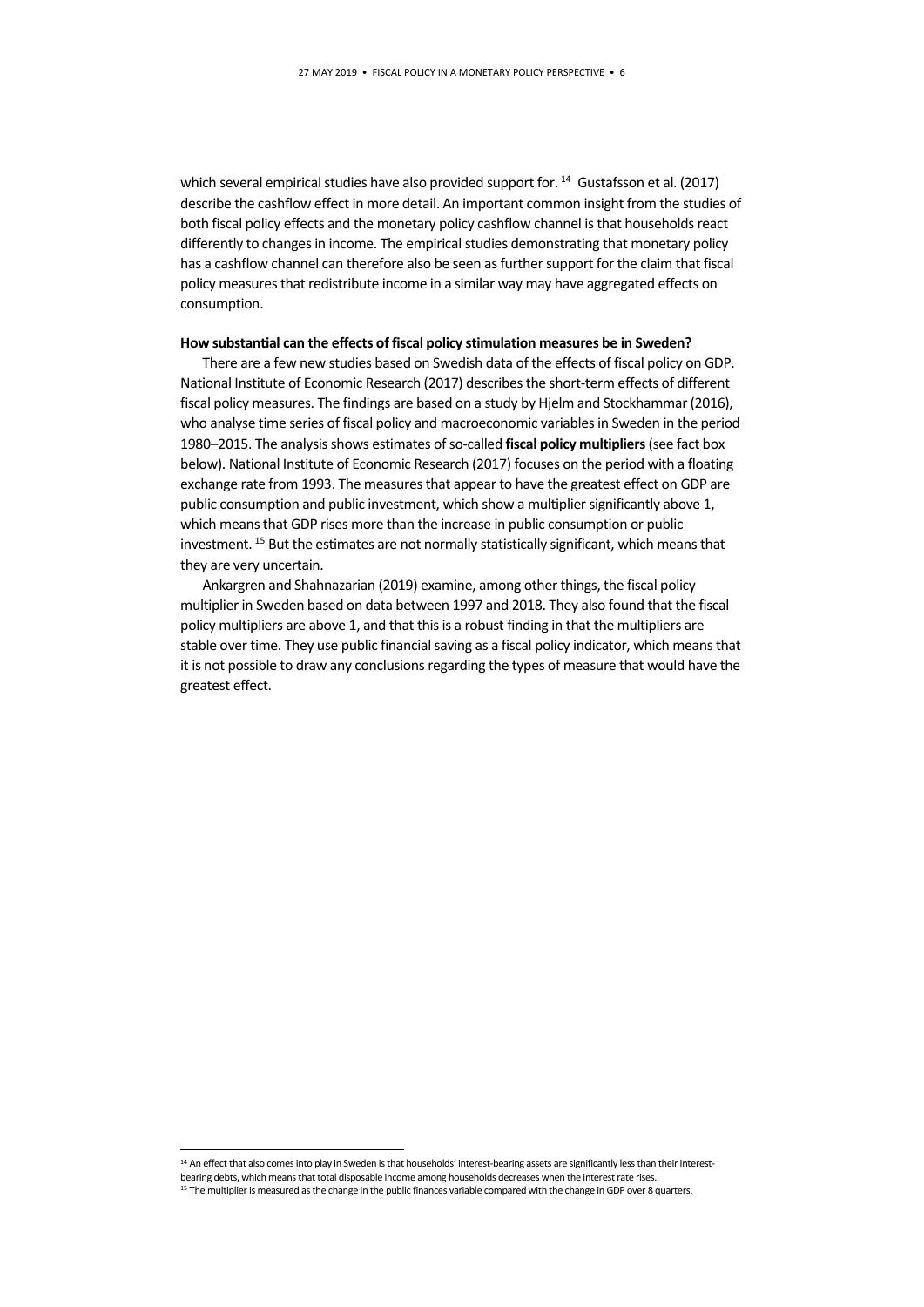#### **Fiscal policy multipliers**

**Fiscal policy multipliers** are a very common concept in the literature on the effects of fiscal policy on the macroeconomy. The concept of multiplier comes from the simple Keynesian model that describes the level of output in the economy, or GDP (Y), as completely demand-driven. Household consumption is assumed to depend on current disposable income, or income after tax:  $Y - T$ . If we, for the sake of simplicity, assume a closed economy without foreign trade, total income or GDP  $(Y)$  can be described as the sum of household consumption, investment and public consumption as follows:

$$
Y = C(Y - T) + I + G
$$

What happens if public consumption  $(G)$  increases? In a first step, GDP rises by the same amount. But the higher income increases household consumption, which in turn increases GDP, and so on. This results in a **multiplier effect**, which means that GDP changes more than public consumption. If the government cuts taxes, there is no immediate effect on GDP, only on disposable income  $(Y - T)$ , which increases consumption, which increases GDP, and so on. Based on this theory, the multiplier effect can be expected to be greater for public consumption than for tax cuts. A simple way of demonstrating the multiplier effect is to assume a linear relation between disposable income and consumption:

$$
C(Y-T) = a + b * (Y-T)
$$

The coefficient *b* comprises households' MPC, which shows how consumption is effected by a change in disposable income. We can now make the replacement  $b = MPC$  and solve for GDP (Y) as a function of demand in the economy:

$$
Y = a + MPC * (Y - T) + I + G
$$

$$
\Rightarrow Y = \frac{1}{1 - MPC} * [a - MPC * T + I + G]
$$

The coefficients  $1/(1 - MPC)$  and  $-MPC/(1 - MPC)$  show the multipliers for public consumption and taxes respectively. If households'  $MPC$  is for example 0.5, the multipliers will be 2 and  $-1$  respectively. This means that a rise in public consumption of 1 billion increases GDP by 2 billion, while a tax cut of 1 billion increases GDP by 1 billion. Please note that an assumption in this theory is that there is spare capacity in the economy so that output can actually increase in line with the increase in demand.

Galí et al. (2007) provide an excellent description of how households' marginal propensity to consume and other assumptions about the functioning of the economy affect the size of the fiscal policy multipliers in more complicated models. There is a myriad of ways of empirically estimating multipliers, which can make comparisons between different studies difficult. For example, we may be interested in the immediate or maximum effect of fiscal policy on GDP, or the relation between the change in fiscal policy and GDP over a certain time horizon; see Hjelm and Stockhammar (2017, p.12). Ramey (2019) provides a review of the literature on fiscal policy multipliers over the last ten years.

As we saw earlier, empirical studies based on microdata abroad indicate that households' marginal propensity to consume differs among households, which means that fiscal policy need not be more expansionary at all in order to have a stimulating effect on the economy. The question is then how applicable these studies are to Swedish data. As mentioned earlier, the mechanisms are very similar to those for the monetary policy cashflow channel, as in both cases it is a question of a redistribution of disposable income among households affecting their total consumption. Therefore, studies that find support for a cashflow channel for monetary policy can indicate that a fiscal policy measure that redistributes disposable income can also affect household consumption. Flodén et al. (2017) find support for the monetary policy cashflow channel in Swedish microdata for the period 2000–2007 and point out significant differences in propensity to consume among households, which probably reflects the presence of credit limits.<sup>[16](#page-6-0)</sup> This indicates that fiscal policy measures that redistribute disposable income in a similar way can have effects on household consumption in Sweden and therefore could stimulate demand at no cost to public finances.

<span id="page-6-0"></span><sup>&</sup>lt;sup>16</sup> The reason why data from this period is used is that there is data available on household assets, which enables estimates to be made of consumption among individual households.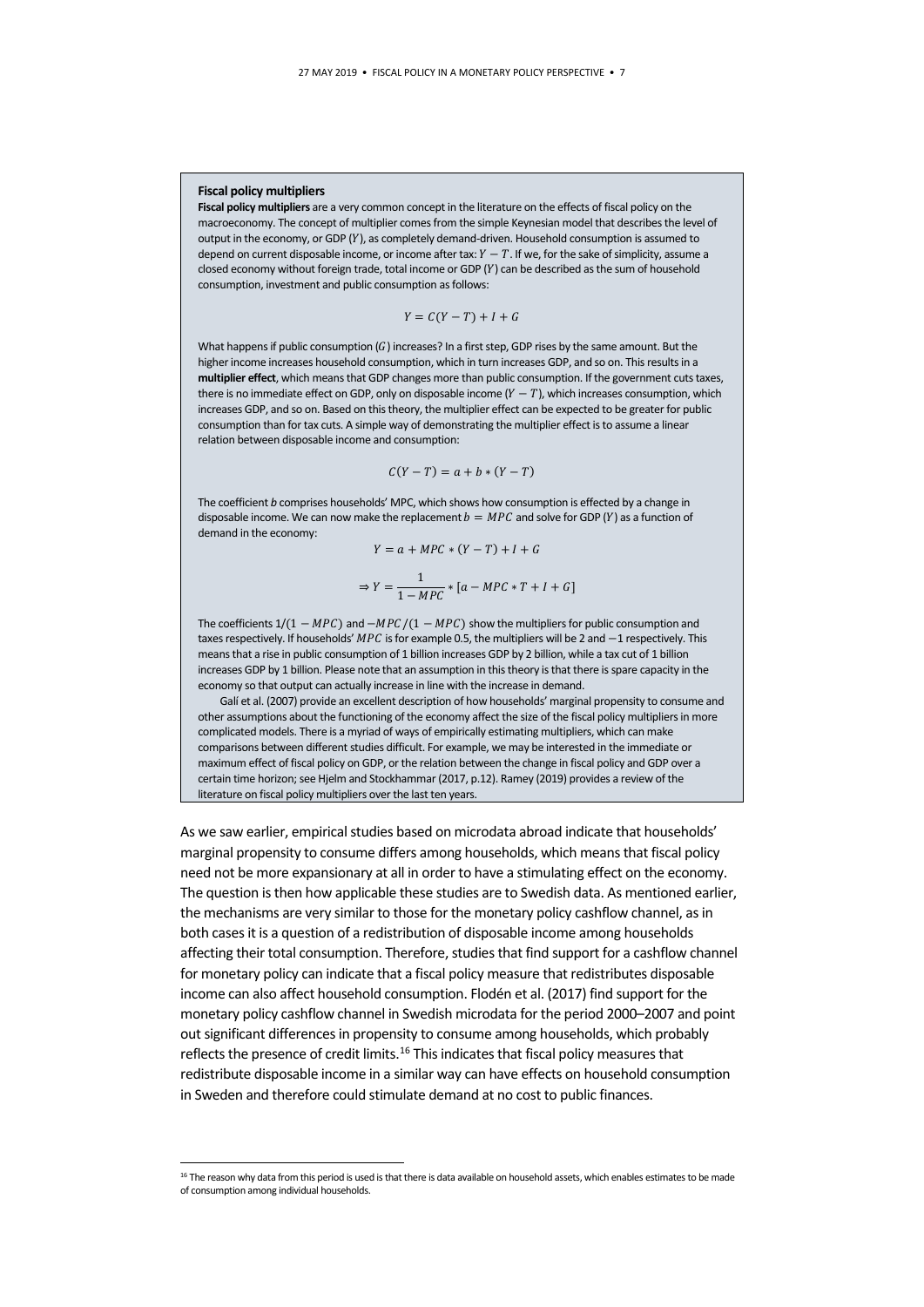# Higher degree of coordination between fiscal and monetary policy?

As we have seen, low real interest rates can reduce the scope for monetary policy to manage a recession while on the other hand make it easier for fiscal policy to "step in". And many studies indicate that temporary fiscal policy stimulation measures can also have significant effects on household consumption. A question that then arises is whether a higher degree of coordination between fiscal and monetary policy may be required in the future. For some time now, there have been different ideas on how **the combination** of fiscal and monetary policy can achieve the stabilisation policy objectives.

## **"Fiscal Theory of the Price Level" emphasises the role of fiscal policy in the development of inflation**

The earlier discussion in this Economic Commentary has focused on how fiscal policy could help stabilise *economic activity*. "Fiscal Theory of the Price Level" (FTPL) focuses instead on the significance of fiscal policy for the *development of inflation*. FTPL is much debated, not least as it goes against the generally accepted view among both academics and central banks, which instead emphasise the role of monetary policy in inflation. It can also be perceived as rather complicated. A *very simplified description* is given below which is only intended to capture the main features in the intuition for the theory.

A basis for FTPL is that the national debt is issued in nominal terms, and its real value is therefore affected by price developments. And price developments are affected by how fiscal policy is conducted. In simple terms, the following equation describes how this works:

$$
\frac{D_t}{P_t} = E_t \sum_{j=0}^{\infty} \frac{s_{t+j}^R}{(1 + r_{t+j}^R)^{j'}}
$$

where  $D_t$  denotes the nominal national debt,  $P_t$  the price level,  $s_{t+j}^R$  the real primary surplus and  $r_{t+j}^R$  the real interest rate. The equation can be said to be the equilibrium condition in FTPL and says that *the real value of the national debt is equal to the expected present value of future real primary surpluses.* This can be seen as an asset price equation: The real value of a government bond consists of the expected present value of all future real primary surpluses, in approximately the same way as the value of an equity consists of the expected present value of future dividends. As the price level is linked to future *real*surpluses, this theory is sometimes called the *Real Theory of the Price Level* (see Leeper, 2015).

We can now see what happens if the central bank tries to conduct a more expansionary monetary policy so that the price level  $(P_t)$  rises. According to the equation above, a higher price level causes the real value of the national debt to fall. For the equation to hold true, fiscal policy must therefore be expected to be more expansionary in the future; the future primary surpluses  $(s_{t+j})$  must be expected to be smaller. The expansionary monetary policy must therefore be "backed up" by more expansionary fiscal policy to enable the price level to rise, as emphasised by, for example, Leeper (2016).<sup>[17](#page-7-0)</sup>

#### **"Fiscal Theory of the Price Level" may have different interpretations**

How FTPL is to be interpreted is not entirely clear. Hassler (2017) describes the theory as "reversing" the responsibility for fiscal and monetary policy respectively: Monetary policy is

<span id="page-7-0"></span><sup>&</sup>lt;sup>17</sup> Here we did not consider *how* the central bank tries to achieve the higher price level. If the central bank lowers the nominal interest rate, the real interest rate also falls in the short term. The present value of the expected future primary surpluses therefore rises, according to the equation in the text. This means a higher real value of the national debt and a falling price level. To prevent this, and for the price level to eventually rise, fiscal policy must be expected to be more expansionary in the future  $(s_{t+i}$  must be expected to be smaller).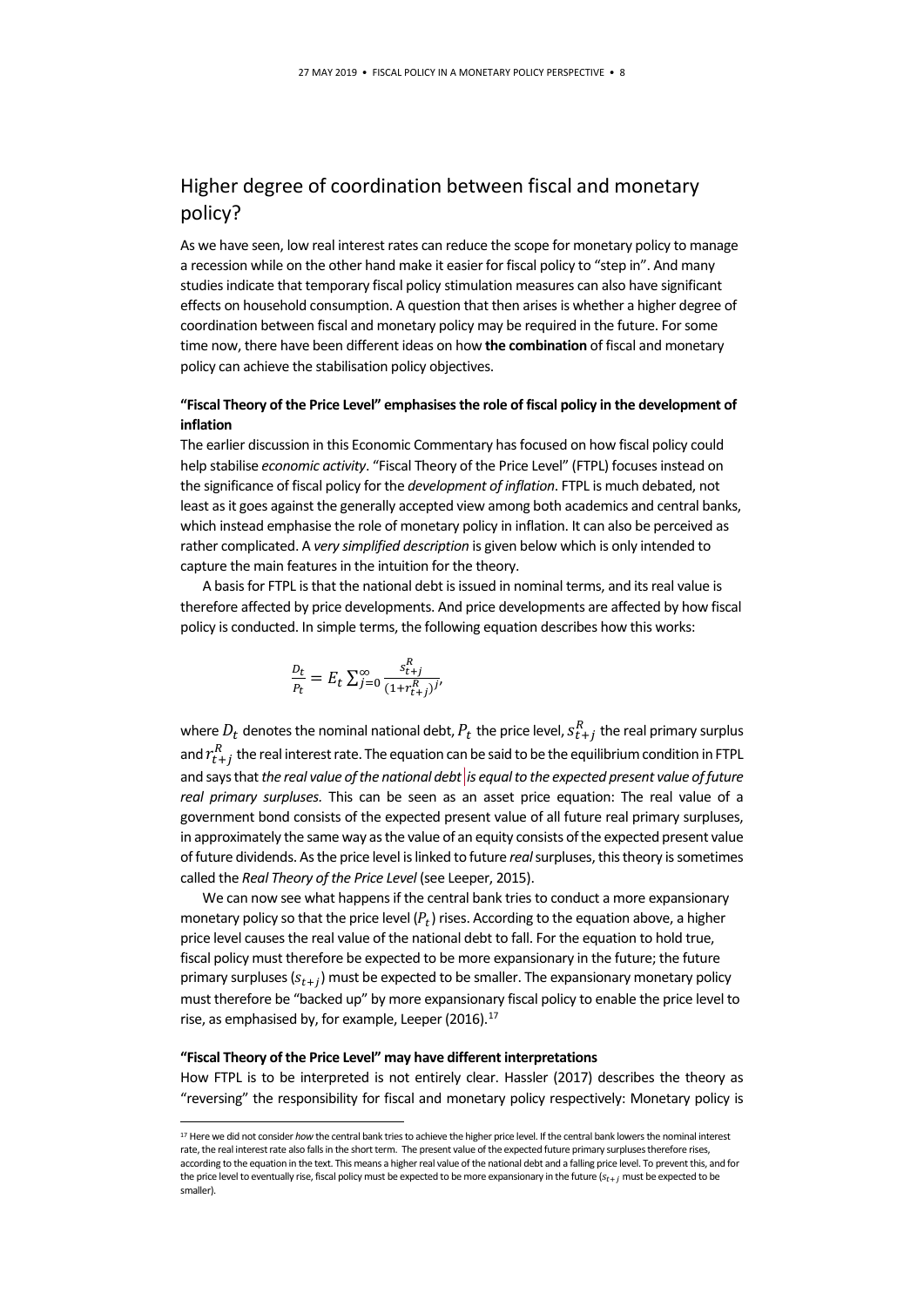responsible for the long-term sustainable development of the national debt, while fiscal policy is responsible for controlling inflation. A less far-reaching interpretation is instead that the combination of fiscal and monetary policy has a bearing on the development of inflation, and not just monetary policy. A fiscal policy that is consistent with monetary policy is therefore required to achieve the objectives of monetary policy. Leeper (2016) describes the less farreaching interpretation in terms of one regime, *active monetary policy – passive fiscal policy*, and the more far-reaching interpretation in terms of another regime, *active fiscal policy – passive monetary policy*.

Another interpretation of FTPL is that the issue of whether the national debt is issued in real or nominal terms plays a major role. If the national debt is issued in real terms, the government must conduct a so-called *Ricardian fiscal policy*, which means that a higher debt today must be countered by future surpluses, so that the debt stabilises in the long term.<sup>[18](#page-8-0)</sup> But if the debt is issued in nominal terms, the government can choose a so-called *Non-Ricardian fiscal policy*, which basically means that the increased debt is not countered by future surpluses but the real debt is stabilised with the help of higher inflation.<sup>[19](#page-8-1)</sup>

#### **Fiscal Theory of the Price Level and "helicopter money" – similarities and differences**

There are some similarities but also significant differences between FTPL and the theory of "helicopter money". The idea behind helicopter money can be described as follows. In normal cases, a more expansionary fiscal policy is funded by the state issuing new bonds to the general public so that the national debt increases. One alternative is for the government to enlist help; the expansionary fiscal policy is funded instead by the central bank increasing the volume of money. The effect on, for example, household consumption, can then be greater, as the need for future surpluses in the state finances to counter a higher national debt does not arise.<sup>[20](#page-8-2)</sup>

A similarity between FTPL and the theory of helicopter money is that both stress the interaction between central bank and government in order to achieve stabilisation policy objectives. Another similarity between the theories is that the expansionary effect of fiscal policy comes from it not being subordinated to requirements for increased future surpluses; i.e. it is *non-Ricardian*. But while FTPL stresses the role of fiscal policy to achieve monetary policy objectives, the theory of helicopter money is based on fiscal policy enlisting the help of the central bank to achieve its objectives.

However, there are several strong objections to using helicopter money as a stabilisation policy tool. A key principle behind helicopter money is that it is cheaper to fund expansionary fiscal policy with central bank money than with an increased national debt. But just as in quantitative easing, when the central bank buys government bonds, the purchases are not funded by an increased volume of money but with an increased volume of interest-bearing reserves. If the yields on these reserves follow the yields on government bonds, it perhaps begs the question why the government would wish to enlist the help of the central bank instead of using conventional fiscal policy. Kocherlakota (2016) and Cecchetti and Schoenholtz (2016) discuss this argument. Perhaps the strongest objection to using helicopter money, however, is that many central banks are prohibited from funding the national debt via monetary financing, not least within the EU.

In the United States, an intensive debate has emerged regarding so-called Modern Monetary Theory (MMT). It is not so easy to understand what the theory actually involves, but it has some strong similarities to the idea of helicopter money, as one of its key elements

<span id="page-8-0"></span><sup>18</sup> Note that we are talking here about debt as such and not debt as a percentage of GDP, which can be stabilised by means of the growth rate being higher than the interest rate.

<span id="page-8-1"></span><sup>19</sup> The description here is extremely simplified. See Kocherlakota and Phelan (1999) and Christiano and Fitzgerald (2000) for a more technical discussion of FTPL in terms of *Ricardian* and *non-Ricardian* fiscal policy.

<span id="page-8-2"></span><sup>20</sup> See, for example, Bernanke (2016) and Cecchetti and Schoenholtz (2016) for descriptions of these effects.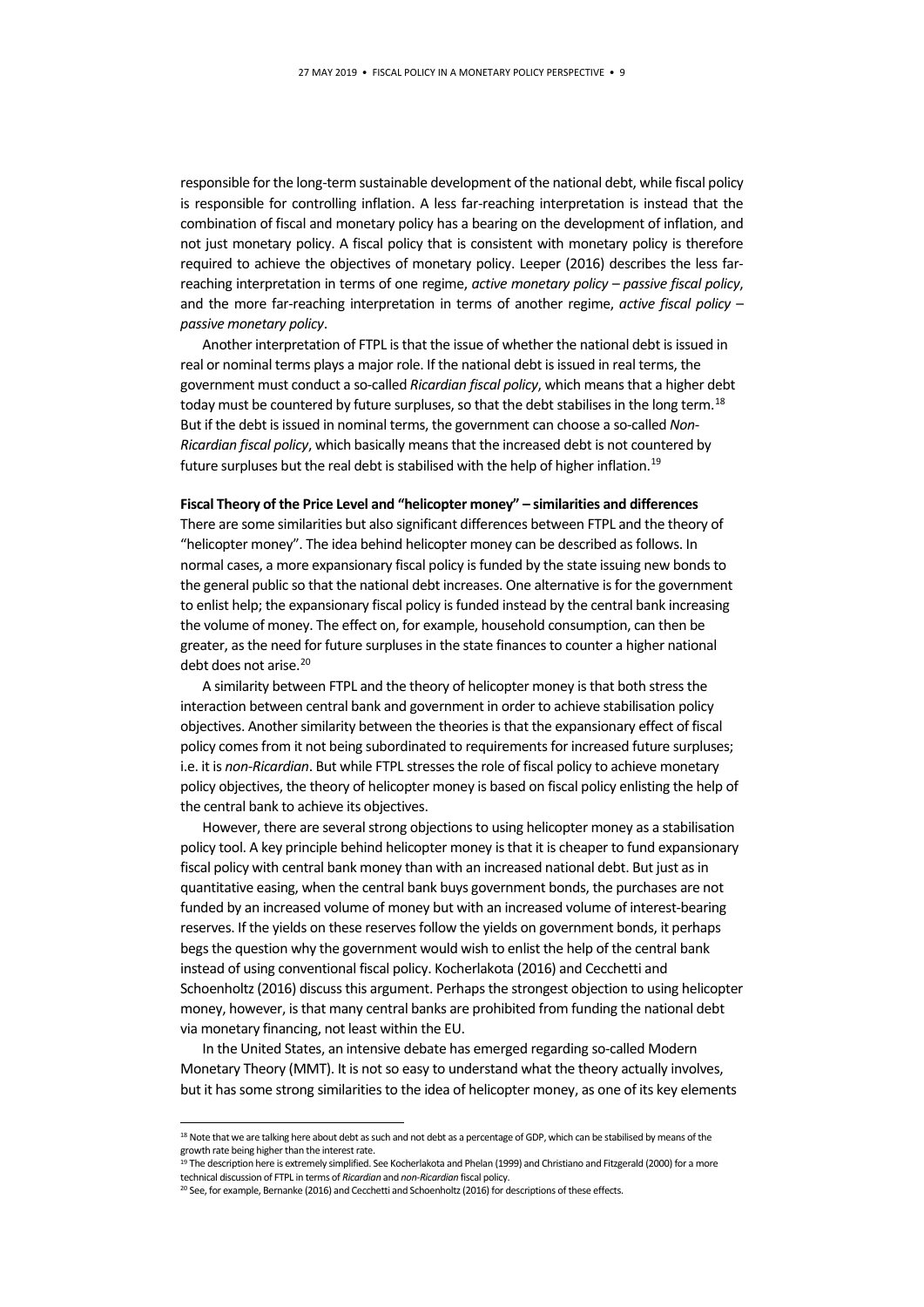is the possibility of using fiscal policy measures with the help of "central bank money" to affect demand in the economy. The idea is that in a country such as the United States with its own currency, the central bank can create unlimited amounts of money. A growing national debt need not therefore pose a significant problem. The theory has met with considerable criticism from several prominent economists in the United States; see for example Krugman (2019) and Rogoff (2019).<sup>[21](#page-9-0)</sup> Some of the criticism of MMT concerns the fact that it is difficult to understand what the theory actually wants to say, but most of the criticism concerns the fact that the theory ignores the inflation effects of a "central bank funded" fiscal policy. Many historical episodes with hyperinflation were due to a desire to use the central bank to fund an excessively large national debt.

Leeper (2015) makes an interesting interpretation in terms of FTPL of developments in the United States and countries in the euro area, as regards the reaction of financial markets to rising national debt. The prerequisites for stabilising the real debt with the help of rising inflation are greater in the United States than in individual countries in the euro area. This could reduce the need for future expenditure cuts and ease concerns over a possible sovereign default. But as the European Central Bank de facto controls the volume of money in euro, national debt in individual euro countries is in practice issued in real terms.

## **How could greater coordination between fiscal and monetary policy be brought about in practice?**

There seems to be a relatively widespread view that one way of solving the **limited room for manoeuvre of monetary policy in a future recession**, in addition to reforming the framework and toolbox for monetary policy, might be to **enlist the help of fiscal policy**. We have also seen that there are arguments stating that a more expansionary fiscal policy might be an effective way of stimulating demand, without necessarily leading to negative effects on public finances.

There are also proposals for how the actual **coordination mechanism** between the government and the central bank might then be designed. Jansson (2018) discusses a proposal that has been put forward for the United Kingdom by Yates (2017), and that involves the perspective of the central bank being the focal point. When the central bank considers that it would like to conduct a more expansionary monetary policy, but is unable to, it should send a request to the government for additional stimulation measures. The size of these stimuli shall more or less correspond to the absent monetary policy stimulus. The government can choose whether it follows the advice or not and shall present its choice in a public response, in other words a mechanism according to the principle of "comply or explain". Bernanke (2017) highlights a few conditions that he thinks should apply before the central bank shall be able to consider enlisting the help of fiscal policy. First, the monetary policy objectives shall not be achievable with the help of monetary policy, which means that fiscal policy shall only be a "last resort". Second, the central bank must be able to discontinue the fiscal policy measures if it considers them to be no longer necessary. The common factor in the proposals from Yates (2017) and Bernanke (2017) is that the central bank is to have the initiative in the coordination mechanism. A strong motive for this is to maintain monetary policy independence. But Yates (2017) points out that a mechanism according to the principle of "comply or explain" retains democratic control over the fiscal policy tools.

A theme in last year's report from the Swedish Fiscal Policy Council is the interaction between monetary policy and fiscal policy; see Chapters 3 and 4 in Swedish Fiscal Policy Council (2018). In a background report, Leeper (2018) describes the interaction between

<span id="page-9-0"></span><sup>&</sup>lt;sup>21</sup> In a survey performed by the University of Chicago, leading academic economists at American universities responded to the question of whether "the possibility of creating money in the country's own currency meant that there was no need to worry about public deficits". None of them agreed with this statement; see Chicago Booth (2019).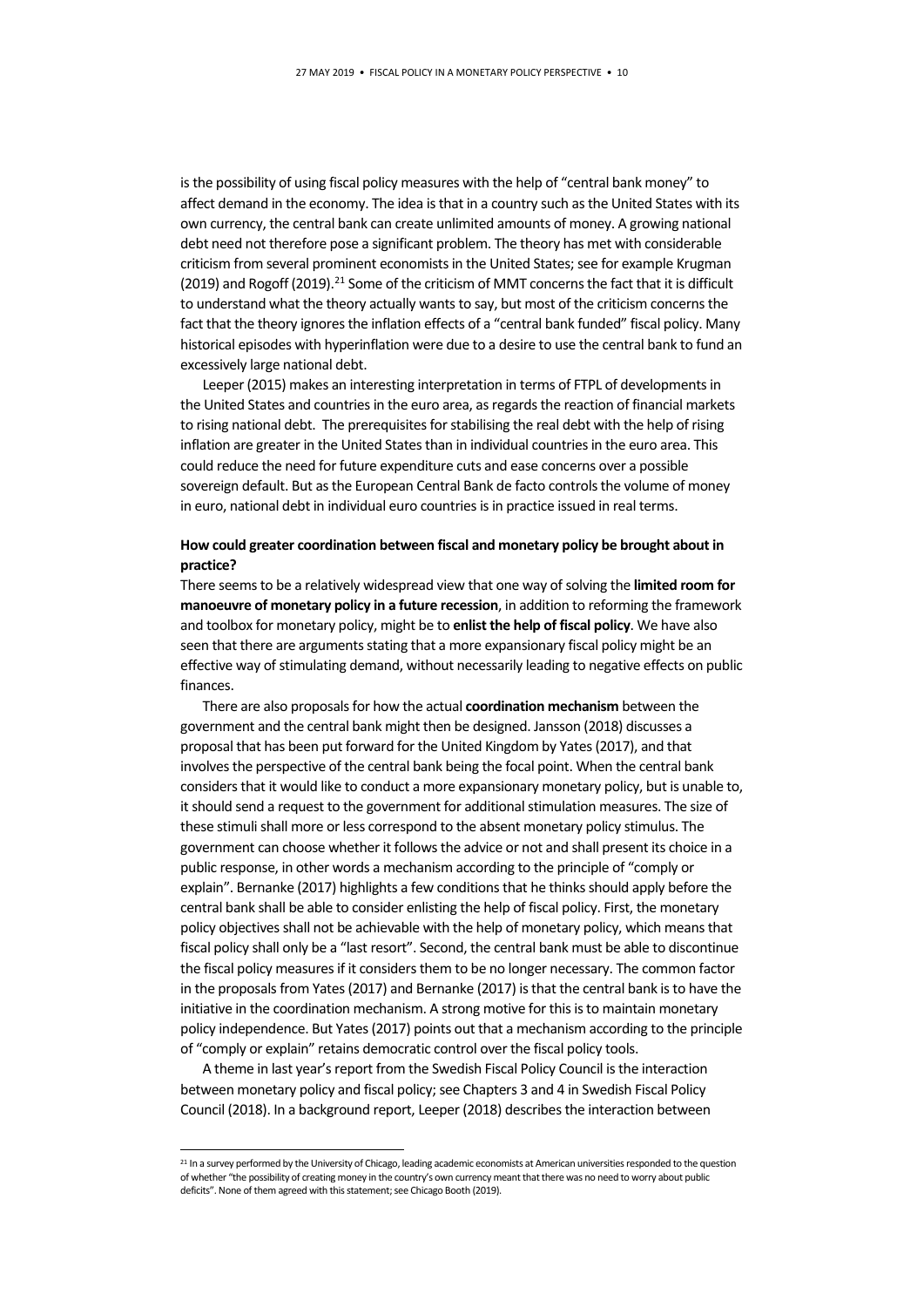fiscal policy and monetary policy in the Swedish context. The analysis is clearly inspired by FTPL. A conclusion is that the Riksbank's ambition to bring up inflation with the help of an expansionary monetary policy in recent years has been counteracted by a tight fiscal policy focused on achieving the surplus target. To achieve the Riksbank's objective to a higher degree, fiscal policy would have needed to be considerably more expansionary.

The **conclusions drawn by the Swedish Fiscal Policy Council** as regards interaction between fiscal and monetary policy in Sweden include the following. The Swedish stabilisation policy framework has basically served the country well. It is the Council's opinion, therefore, that the **current stabilisation policy framework should be retained and that an active fiscal policy is not appropriate** as a stabilisation policy tool **in normal circumstances**. Fiscal policy should normally help to stabilise economic activity via **automatic stabilisers**. But in a situation where **economic activity is weak and inflation is low**, in combination with **the policy rate being close to its lower bound, monetary policy may need support from fiscal policy**. This also imposes certain demands on fiscal policy stimulation measures, for example, when it comes to accuracy. The stimuli can be made more accurate by focusing on households with a high marginal propensity to consume. The stimuli should also be temporary.As we saw earlier, international empirical studies using microdata indicate that temporary stimulation measures can also have substantial effects on household consumption.<sup>22</sup>

# Conclusions and outstanding questions in a central bank perspective

The discussion of the role of fiscal policy in stabilisation policy is very much ongoing, and this Economic Commentary has only raised a few aspects of it. A few preliminary conclusions nevertheless emerge based on the review:

- In a situation with low global interest rates monetary policy can become more limited in a recession. But if the interest rate is low in relation to growth, the scope for fiscal policy to stimulate the economy will increase at the same time, without the need for future surpluses. Fiscal policy stimulation measures can also become more effective if the central bank's policy rate is at the "lower bound", as the central bank does not have the same motives to counteract the expansionary effect of fiscal policy by raising the policy rate.
- Empirical studies show that temporary fiscal policy stimulation measures can have major positive effects on household consumption. Even a simple redistribution of income can affect their total consumption.
- When it comes to the interaction between fiscal and monetary policy, the FTPL opens up for different interpretations, but it puts the finger on the fact that the combination of fiscal and monetary policy is important for inflation.
- One practical proposal that has been raised is that the central bank should be able to receive assistance from fiscal policy in a future recession when monetary policy is limited. By giving the central bank the initiative in the process, it is possible to maintain the independence of monetary policy. If the government can comply or explain, then democratic control over the fiscal policy tools is safeguarded.

From a monetary policy perspective, there are also a fair number of **possible outstanding questions**, which could require more detailed analysis.

<span id="page-10-0"></span><sup>&</sup>lt;sup>22</sup> The conclusions of the Swedish Fiscal Policy Council can be compared with the conclusions from the National Institute of Economic Research (2017) described above, which indicate that public investment and public consumption seem to have the greatest short-term effects on GDP in Sweden.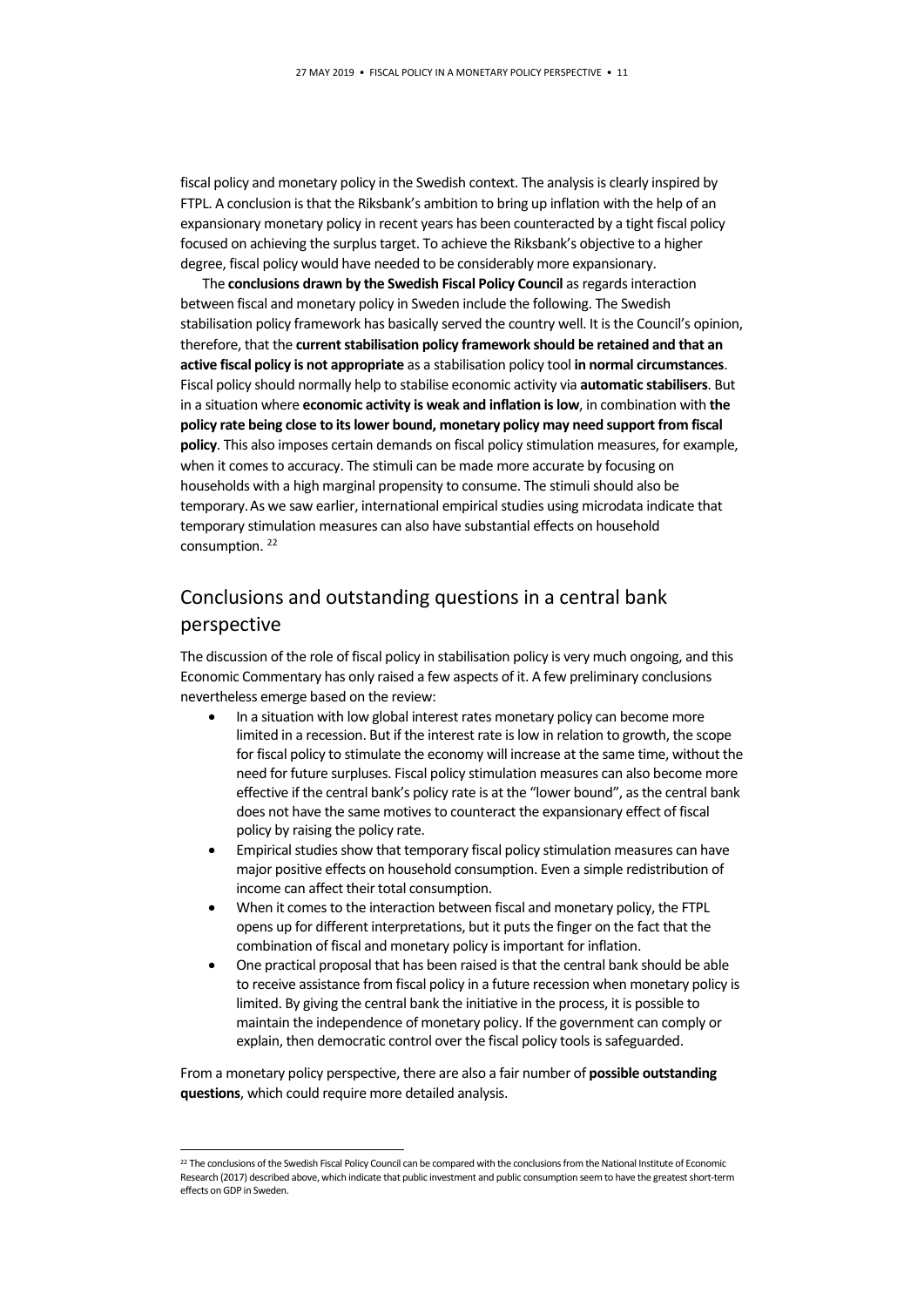One question concerns the **motives for the economic policy stimulation**. It is often assumed in the discussions on the interaction between fiscal and monetary policy that a future economic slowdown is linked to falling inflation. This is not entirely obvious. If an economic slowdown largely takes the form of a negative supply shock, for example unexpectedly weak productivity growth, inflation may very well rise. A more expansionary fiscal policy justified by economic reasons could in this situation make it more difficult for monetary policy to dampen excessively high inflation. The opposite situation could also arise, where economic activity develops relatively well but inflation is much too low. Positive supply shocks, for example, unexpectedly strong productivity growth, or a stronger krona, which reflects a strong development in relation to the rest of the world, could give rise to this type of development. Then the question arises of whether fiscal policy could be made more expansionary with the justification of getting inflation to rise, in a situation where the Riksbank is not able to stimulate the economy as desired and when inflation is below the target. It can probably be regarded as less likely that fiscal policy would be governed by considerations regarding inflation, even if this was the case prior to the introduction of the inflation target.[23](#page-11-0) Swedish Fiscal Policy Council (2018) discusses in more detail potential conflicting goals between fiscal and monetary policy in a situation where economic activity is weak.

A related issue is to what extent **stabilisation of economic activity in the traditional sense is included in the central bank's remit**. Neo-Keynesian theory indicates that the central bank should not try to dampen fluctuations in GDP around a trend, but instead stabilise deviations from efficient output, that is, the hypothetical output level that arises in the absence of price rigidity. A "boom" in the traditional sense, when GDP is higher than its trend level, can differ substantially from the GDP gap in the sense of the deviation in GDP from the efficient output level; see, for instance, Jonsson et al (2008). (2008). At the same time, more recent research has shown that the gains from stabilising the variation in output and employment around their trends can be greater than was previously thought.<sup>[24](#page-11-1)</sup> Walentin and Westermark (2018) provide a general description of their own research and research done by others in this field. One interpretation of this research is that economic policy should tackle the task of stabilising output and unemployment around their long-term trends.

A further outstanding question concerns how the **complex decision-making processes** that sometimes surround fiscal policy measures can be managed. Blinder (2016) claims that the unease in relation to that question may be exaggerated, and mentions stimulation measures in the United States in the recession of 2001 and the financial crisis in 2008 as examples of rapid decisions on active fiscal policy measures. But he also proposes to make the automatic stabilisers more powerful. From an international perspective, they can already be said to be powerful in Sweden, for instance, on the basis of how our subsidy and taxation system is constructed. Moreover, a proposal to, say, make the tax system more progressive, that is ensure the tax rate rises in line with income to a greater extent, could collide with other political considerations with regard to incentives for higher education, for example. Ankargren and Shahnazarian (2019) also say that it can be difficult to reinforce the automatic stabilisers in advance in an appropriate way. This means that active fiscal policy measures will be required anyway.

Perhaps the most difficult question concerns how **the independence of the central bank** could be maintained with a higher degree of coordination between fiscal and monetary

<span id="page-11-0"></span><sup>&</sup>lt;sup>23</sup> During that time (when Sweden had a fixed exchange rate) there was often an aim from the government to limit the excessively high inflation by means of overall economic policy. For instance, they wrote in the budget statement of 1991: "To safeguard employment and welfare, economic policy in the coming years must put all its energy into bringing down inflation in the long run. This task must take precedence over other aims and requirements."

<span id="page-11-1"></span> $^{24}$  A well-known study by Lucas (1987) showed that welfare gains from entirely eliminating variations in consumption are very small in a neoclassical model.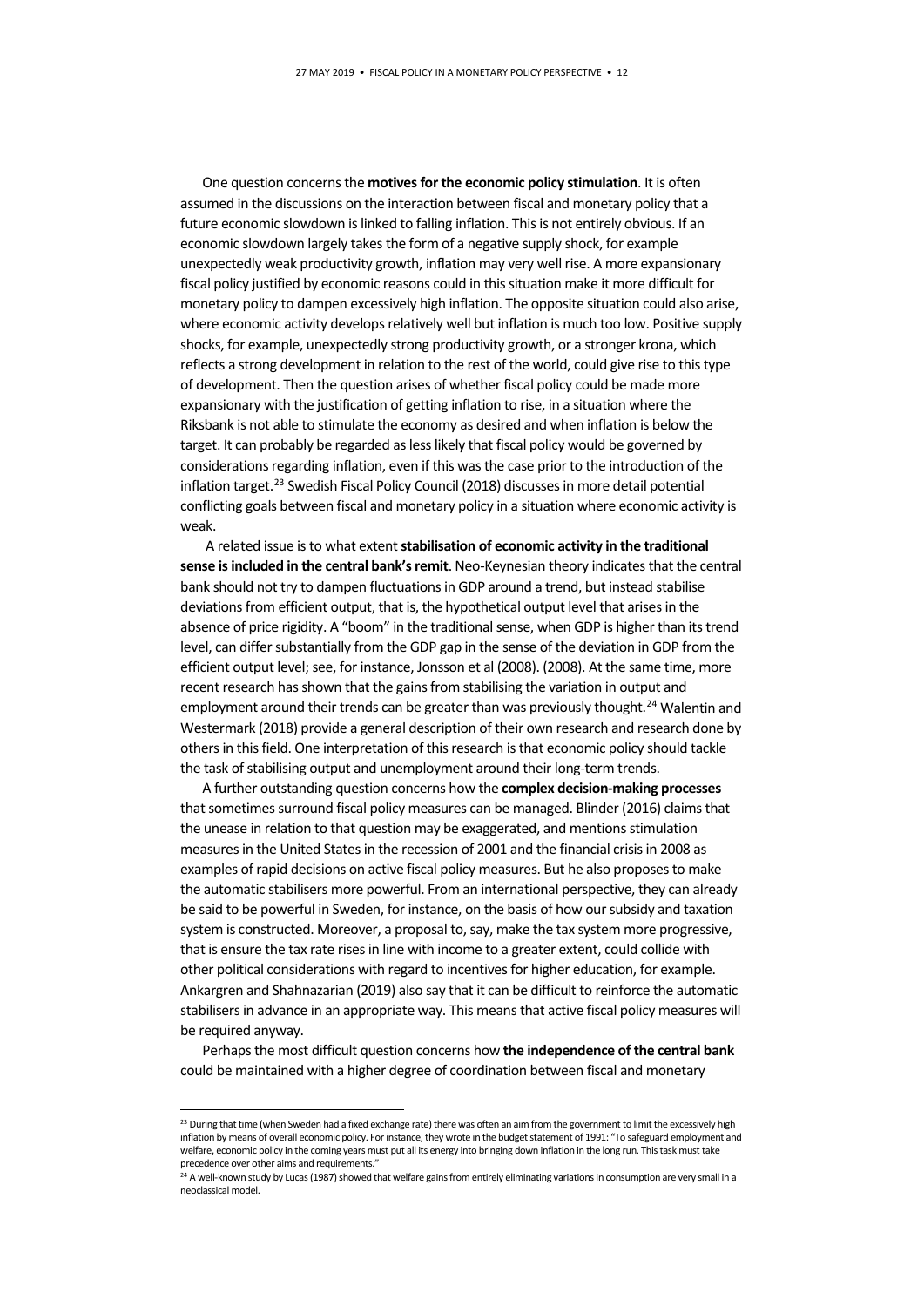policy. The literature on central banks discusses many types of independence, for instance, organisational, financial and instrumental independence; see for instance Georgsson, Vredin and Åsberg-Sommar (2015, p.16). The independence that would perhaps be most affected by increased coordination between the central bank and the government is instrumental independence, which reflects the central bank's scope to determine how its tools shall be used to attain the set targets. One suggestion that was described earlier is that the central bank, if its capacity to attain its target is limited, can take the initiative to start or stop a fiscal policy stimulation measure. By giving the government the right to comply or explain, democratic control over the fiscal policy tools would also be retained. To facilitate accountability for monetary policy, it may then be an advantage to specify the arrangement in an agreement beforehand. As monetary policy must in some situations rely on fiscal policy tools to attain its targets, such a proposal would in practice reduce the instrumental independence. The significance of this reduction needs further analysis. In this context it is also important to remember that the delegation of monetary policy to independent central banks was a means and not an end; the fundamental principle was that it would make it easier to attain low inflation. But experiences have clearly shown that inflation can also be too low and that the central bank may lack the tools to fully manage such a situation. The possibility for temporary coordination with fiscal policy could therefore be regarded as a proposal to complement the framework to further improve target attainment for monetary policy.

# References

Ankargren, S. and H. Shahnazarian (2019), "The Interaction between Fiscal and Monetary Policies: Evidence from Sweden", Working paper no 365, Sveriges Riksbank.

Armelius, H., M. Solberger and E. Spånberg (2018), "Is the Swedish neutral interest rate influenced by other countries?", *Economic Review* no. 1, Sveriges Riksbank.

Bernanke, B.S. (2016), "What tools does the Fed have left? Part 3: Helicopter money", available a[t https://www.brookings.edu/blog/ben-bernanke/2016/04/11/what-tools-does](https://www.brookings.edu/blog/ben-bernanke/2016/04/11/what-tools-does-the-fed-have-left-part-3-helicopter-money/)[the-fed-have-left-part-3-helicopter-money/](https://www.brookings.edu/blog/ben-bernanke/2016/04/11/what-tools-does-the-fed-have-left-part-3-helicopter-money/)

Bernanke, B.S. (2017), "Monetary Policy in a New Era", Peterson Institute Paper, Conference on Rethinking Macroeconomic Policy.

Blanchard, L. (2019), "Public Debt and Low Interest Rates", NBER Working Paper 25621.

Blinder, A.S. (2016), "Fiscal Policy Reconsidered", Hamilton Project Policy Proposal, 2016-05.

Campbell, J. Y. and N. G. Mankiw (1989), "Consumption, Income, and Interest Rates: Reinterpreting the Time Series Evidence", NBER Macroeconomics Annual 4, pp. 185–216.

Campbell, J. Y. and Mankiw, N. G. (1991), "The response of consumption to income", *European Economic Review*, pp. 723-767.

Cecchetti, S. and K. Schoenholtz (2016), "A primer on helicopter money", <https://voxeu.org/article/primer-helicopter-money>

Chicago Booth (2019), "Can the US print its way out of a deficit?", available at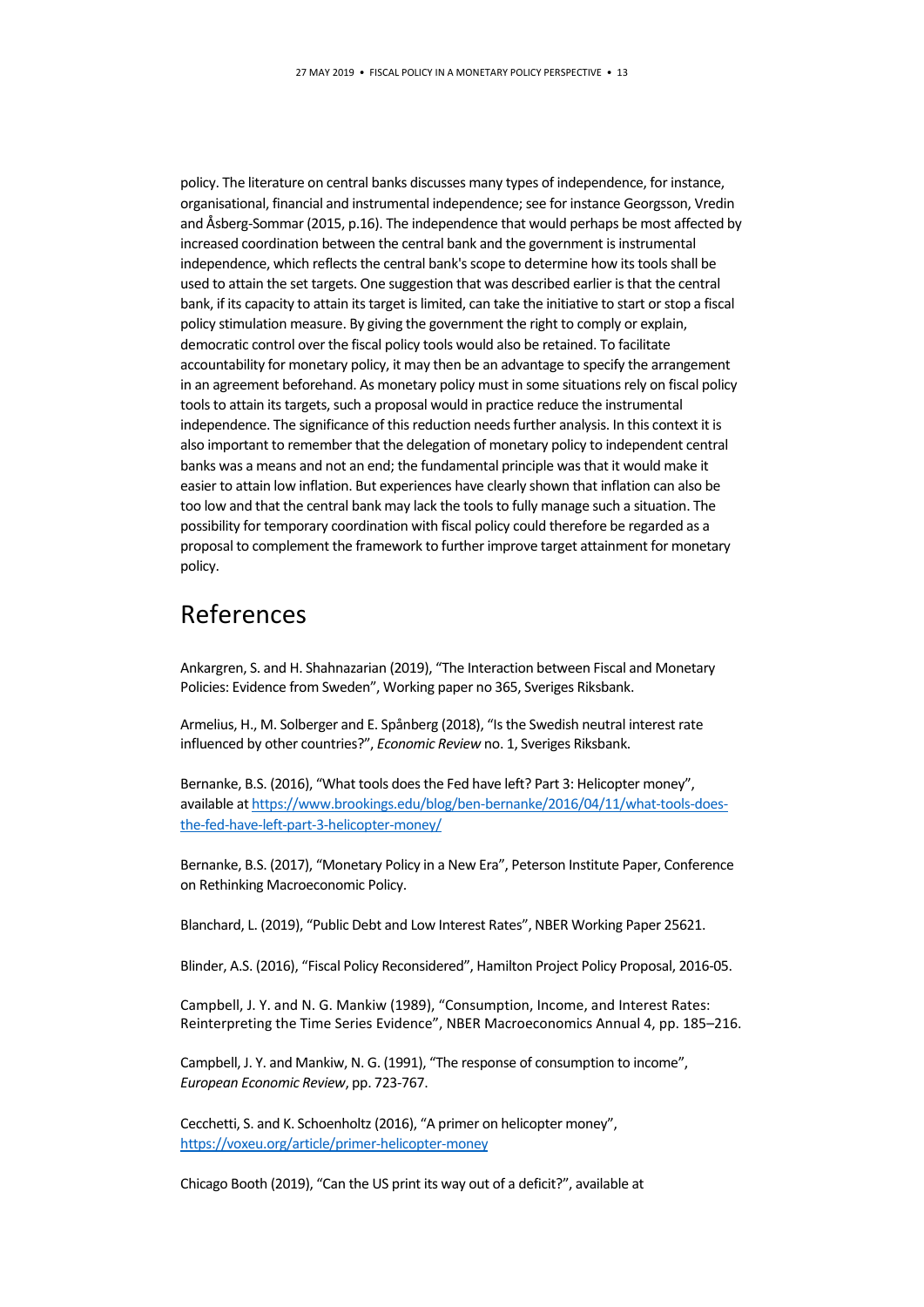#### <http://review.chicagobooth.edu/economics/2019/article/can-us-print-its-way-out-deficit>

Christiano L. J and T. J. Fitzgerald (2000), "Understanding the Fiscal Theory of the Price Level", *Federal Reserve Bank of Cleveland Economic Review*, no 2.

Coenen, G., C. J. Erceg, C. Freedman, D. Furceri, , M. Kumhof, R. Lalonde, D. Laxton, J. Lindé, A. Mourougane, D. Muir, S. Mursula, C. de Resende, J. Roberts, W. Roeger, S. Snudden, M. Trabandt and J. in't Veld, (2012), "Effects of fiscal stimulus in structural models", *American Economic Journal: Macroeconomics*, pp. 22–68.

Erceg, C. and J. Lindé (2014), "Is there a fiscal free lunch in a liquidity trap?" *Journal of the European Economic Association*, pp. 73–107.

Fiscal Policy Council (2018), "Swedish Fiscal Policy 2018", Report of the Fiscal Policy Council 2018.

Fiscal Policy Council (2019), "Swedish Fiscal Policy 2019", Report of the Fiscal Policy Council 2019.

Flodén, M., M. Kilström, J. Sigurdsson and R. Vestman (2017), "Household Debt and Monetary Policy: Revealing the Cash Flow Channel", Working paper 342, Sveriges Riksbank.

Furman, J. and L.H. Summers (2019), "Who's Afraid of Budget Deficits?", Foreign Affairs March/April.

Galí, J., J. D. López-Salido and J. Vallés (2007), "Understanding the Effects of Government Spending on Consumption", *Journal of the European Economic Association*, pp. 227-270.

Georgsson, M., A. Vredin and P. Åsberg-Sommar (2015), "The modern central bank's mandate and the discussion following the financial crisis" *Economic Review* 2015:1, Sveriges Riksbank.

Gustafsson, P., M. Hesselman, and B. Lagerwall (2017), "How household cashflows and consumption are affected by higher interest rates?", Staff Memo, Sveriges Riksbank.

Hassler, J. (2017), "Finanspolitik, penningpolitik och sambandet dem emellan" [Fiscal policy, monetary policy and the relationship between them], In Swedish only, *Ekonomisk debatt*, no 4.

Hjelm, G. and P. Stockhammar (2016), "Short Run Effects of Fiscal Policy on GDP and Employment: Swedish Evidence", Working paper No. 147, National Institute of Economic Research.

Ingves, S. (2015), "The central bank's objectives and means throughout history – a perspective on today's monetary policy", speech to Swedish Economics Association, Stockholm School of Economics, 6 May, Sveriges Riksbank.

Jansson, P. (2018), "Monetary policy in less favourable times – what are the options?", speech at Swedish insurance, 4 December, Sveriges Riksbank.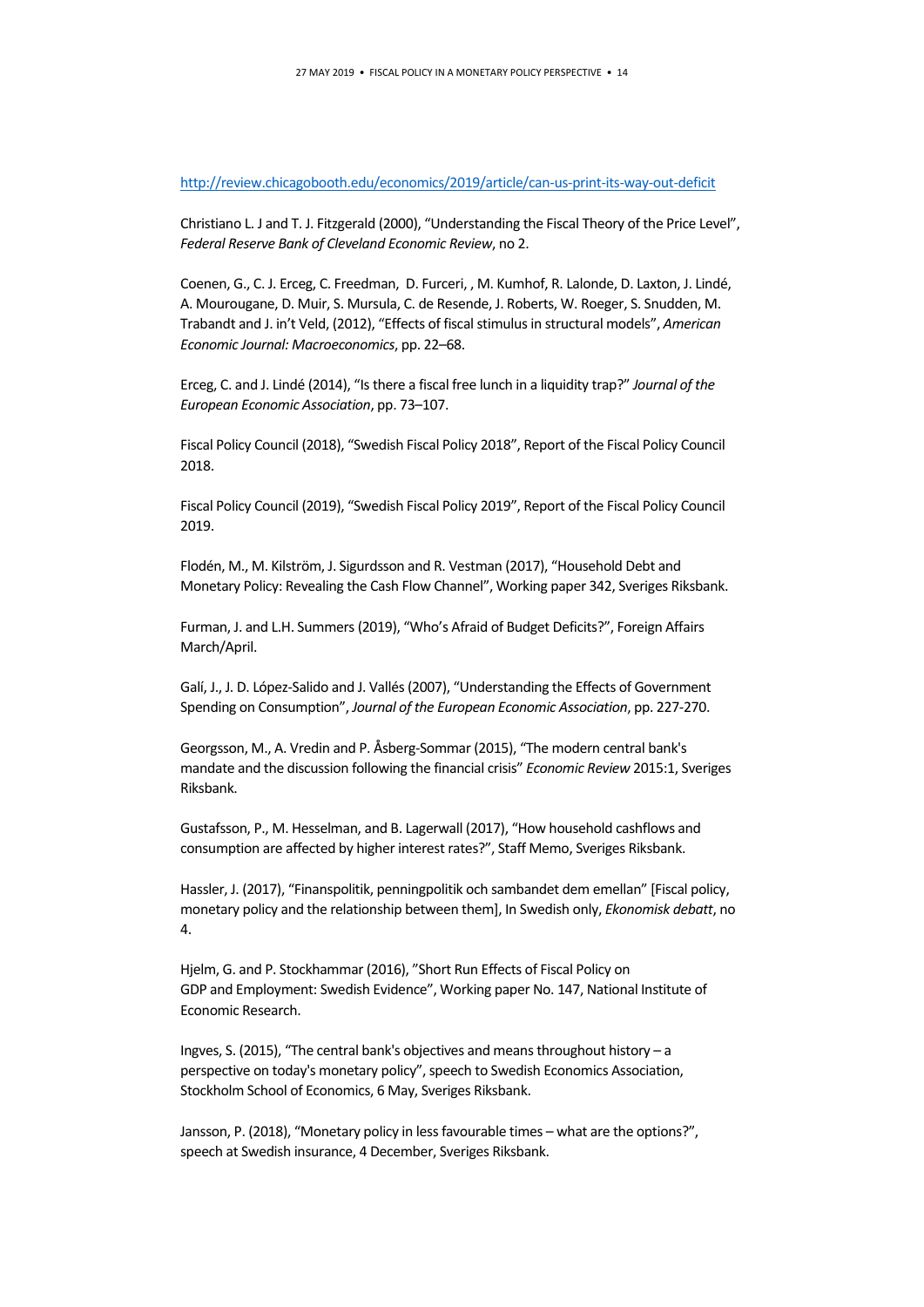Japelli, T. and Pistaferri, L. (2014), "Fiscal Policy and MPC Heterogeneity*", American Economic Journal: Macroeconomics*, pp. 107-136.

Johnson, D.S., Parker, J. A., and N. S. Souleles(2006), "Household Expenditure and the Income Tax Rebates of 2001," *American Economic Review*, pp. 1589-1610.

Jonsson, M., C. Nilsson and S. Palmqvist (2008), "Should monetary policy stabilise resource utilisation?", Economic Commentary no. 1, Sveriges Riksbank.

Kocherlakota, N. (2016), "'Helicopter Money' Won't Provide Much Extra Lift", available at [https://www.bloomberg.com/view/articles/2016-03-24/-helicopter-money-won-t-provide](https://www.bloomberg.com/view/articles/2016-03-24/-helicopter-money-won-t-provide-much-extra-lift)[much-extra-lift](https://www.bloomberg.com/view/articles/2016-03-24/-helicopter-money-won-t-provide-much-extra-lift)

Kocherlakota, N. and Phelan, C. (1999), "Explaining the Fiscal Theory of the Price Level", *Federal Reserve Bank of Minneapolis Quarterly Review*, no 4.

Krugman. P. (2019), "Running on MMT", column in New York Times, 25 February 2019, available a[t https://www.nytimes.com/2019/02/25/opinion/running-on-mmt](https://www.nytimes.com/2019/02/25/opinion/running-on-mmt-wonkish.html?partner=rss&emc=rss)[wonkish.html?partner=rss&emc=rss](https://www.nytimes.com/2019/02/25/opinion/running-on-mmt-wonkish.html?partner=rss&emc=rss)

Leeper, E.M. (2015), "Real Theory of the Price Level", available at [https://bfi.uchicago.edu/sites/default/files/file\\_uploads/Leeper\\_Background\\_3%20copy.pdf](https://bfi.uchicago.edu/sites/default/files/file_uploads/Leeper_Background_3%20copy.pdf)

Leeper, E.M. (2016), "Why central banks should care about fiscal rules", *Economic Review* 2016:3, Sveriges Riksbank.

Leeper, E.M. (2018), "Sweden's Fiscal Framework and Monetary Policy", background report to the Swedish Fiscal Policy Council 2018/2.

Lucas, R. (1987), "Models of Business Cycles", New York: Blackwell.

Mankiw, N.G. (2000), "The Savers-Spenders Theory of Fiscal Policy", *American Economic Review*, pp. 120-125.

National Institute of Economic Research (2016), "A new surplus target", article in Swedish Economy Report, August.

National Institute of Economic Research (2017), "Short-term effects of fiscal policy on GDP and employment in Sweden", article in *Swedish Economy Report*, June.

National Institute of Economic Research (2019a), *Swedish Economy Report*, March.

National Institute of Economic Research (2019b), "SELMA – a macroeconomic model of the Swedish economy", article in *Swedish Economy Report*, March.

Parker, J.A., N.S. Souleles, D.S Johnson and R. McClelland (2013), "Consumer Spending and the Economic Stimulus Payments of 2008", *American Economic Review*, pp. 2530-53.

Ramey, V.R. (2019), "Ten Years after the Financial Crisis: What Have We Learned from the Renaissance in Fiscal Research?", *Journal of Economic Perspectives*, pp. 89-114.